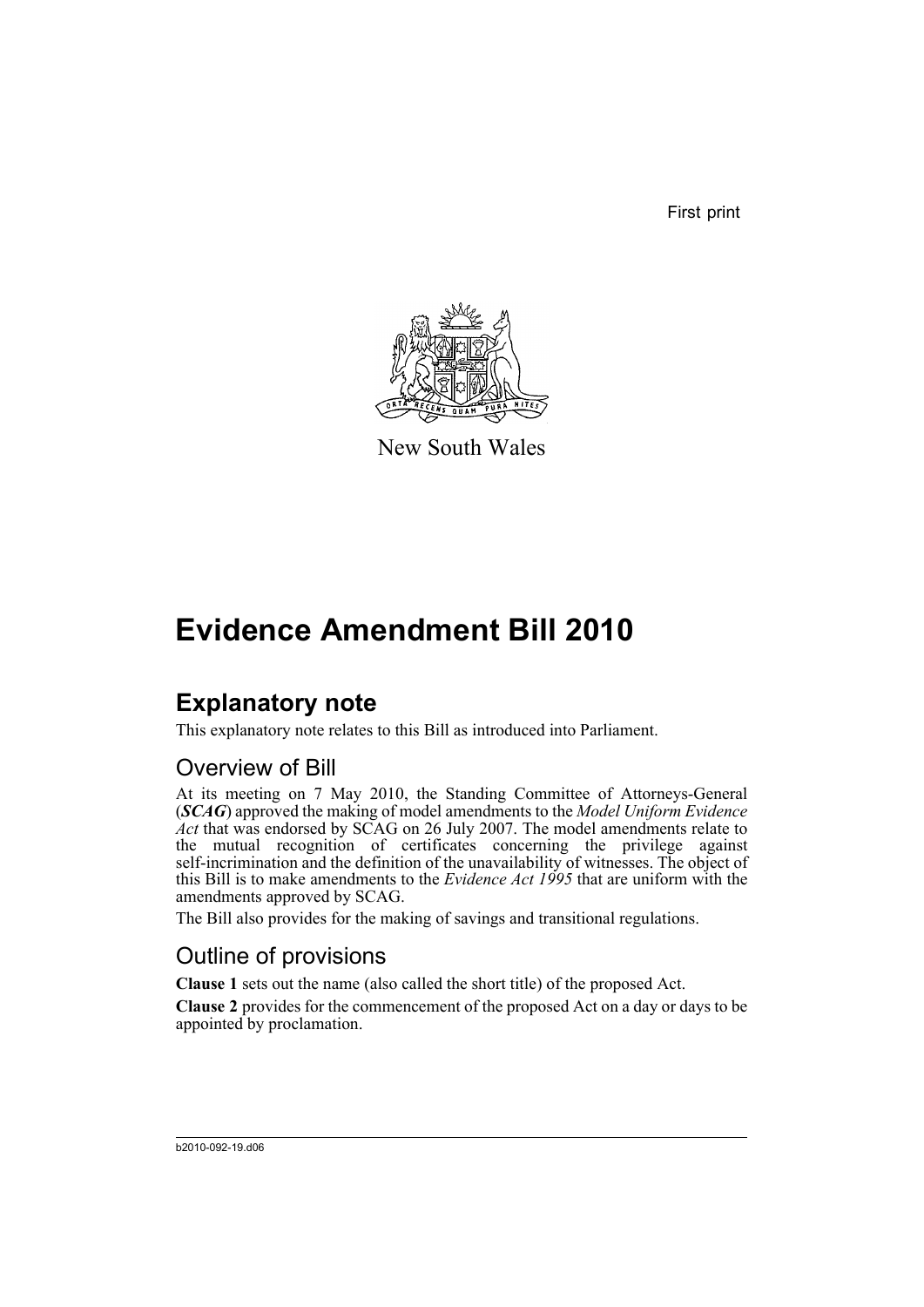Explanatory note

## **Schedule 1 Amendment of Evidence Act 1995 No 25**

#### **Mutual recognition of certificates relating to the privilege against self-incrimination**

Section 128 of the *Evidence Act 1995* provides a procedure for giving a witness who objects to giving evidence a certificate (a *self-incrimination certificate*) which grants that witness use and derivative use immunity for the evidence if the witness can claim the privilege against self-incrimination. Section 128A of the Act provides a procedure for dealing with objections on the ground of self-incrimination to complying with certain orders requiring a person to disclose information as part of, or in connection with, a search order, freezing order or other order under Part 25 of the *Uniform Civil Procedure Rules 2005* in civil proceedings. If a court is satisfied that information disclosed if a person complies with such an order may incriminate the person, it may give the person a certificate (a *self-incrimination disclosure certificate*) conferring use and derivative use immunity on the person in respect of the information.

**Schedule 1 [1]–[4]** amend section 128 and **Schedule 1 [5]** amends section 128A to provide for the recognition in NSW courts of certificates to the same effect as self-incrimination certificates and self-incrimination disclosure certificates given under sections 128 and 128A, respectively, if given under a provision of a law of a State or Territory declared by the regulations to be a prescribed State or Territory provision.

#### **Unavailability of witnesses**

**Schedule 1 [7]** substitutes clause 4 of Part 2 of the Dictionary to the *Evidence Act 1995* to implement recommendation 8-2 made by the Australian, New South Wales and Victorian Law Reform Commissions in their collaborative report on the operation of the provisions of the Uniform Evidence Acts in force in the Commonwealth, New South Wales, the Australian Capital Territory and Tasmania (*Uniform Evidence Law (2005)*) by providing that a person is taken not to be available to give evidence about a fact if the person is mentally or physically unable to give the evidence and it is not reasonably practicable to overcome that inability.

#### **Savings and transitional provisions**

**Schedule 1 [6]** enables the making of savings and transitional regulations.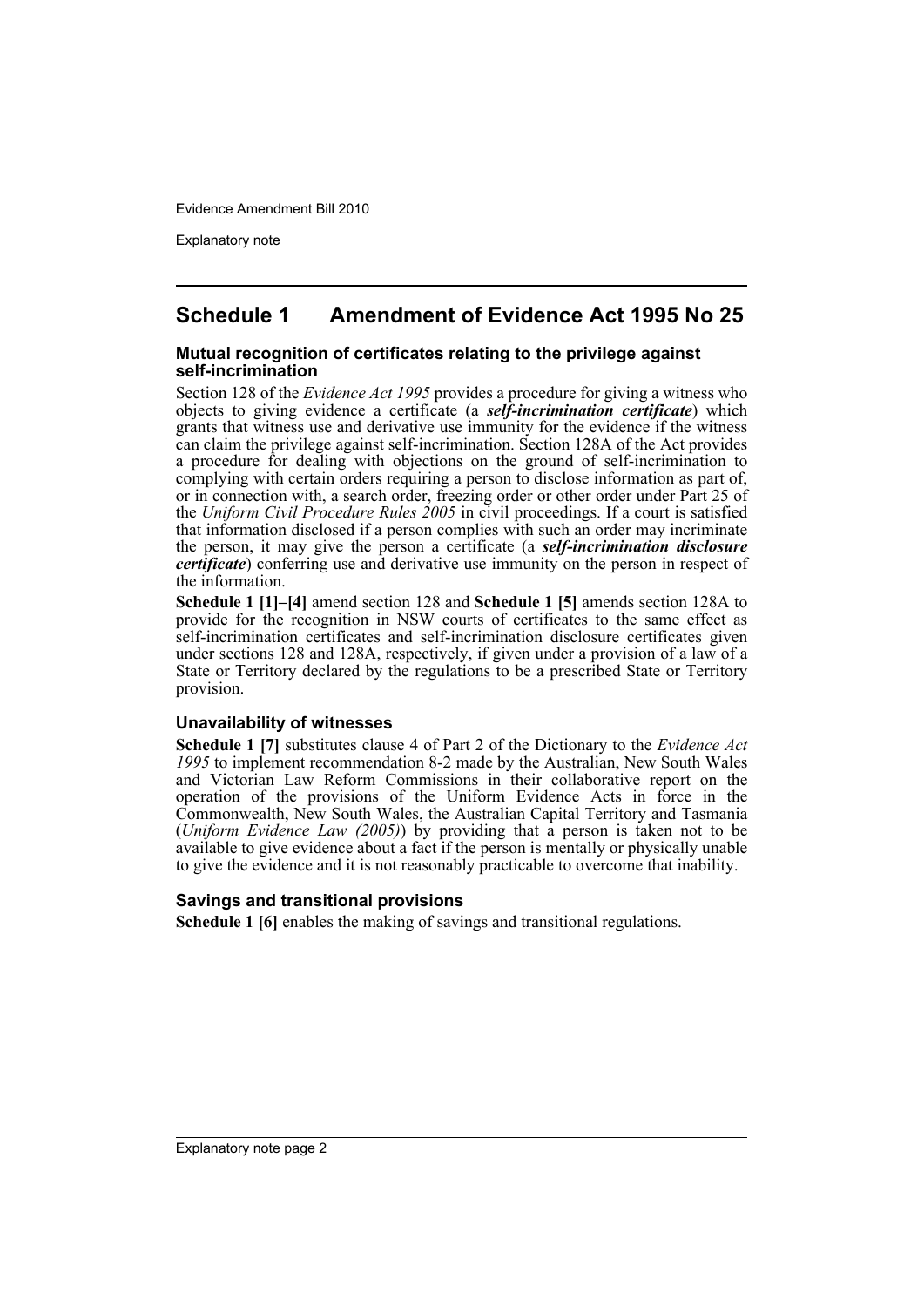First print



New South Wales

# **Evidence Amendment Bill 2010**

# **Contents**

|                                                 | Page |
|-------------------------------------------------|------|
| Name of Act                                     |      |
| 2 Commencement                                  |      |
| Schedule 1 Amendment of Evidence Act 1995 No 25 |      |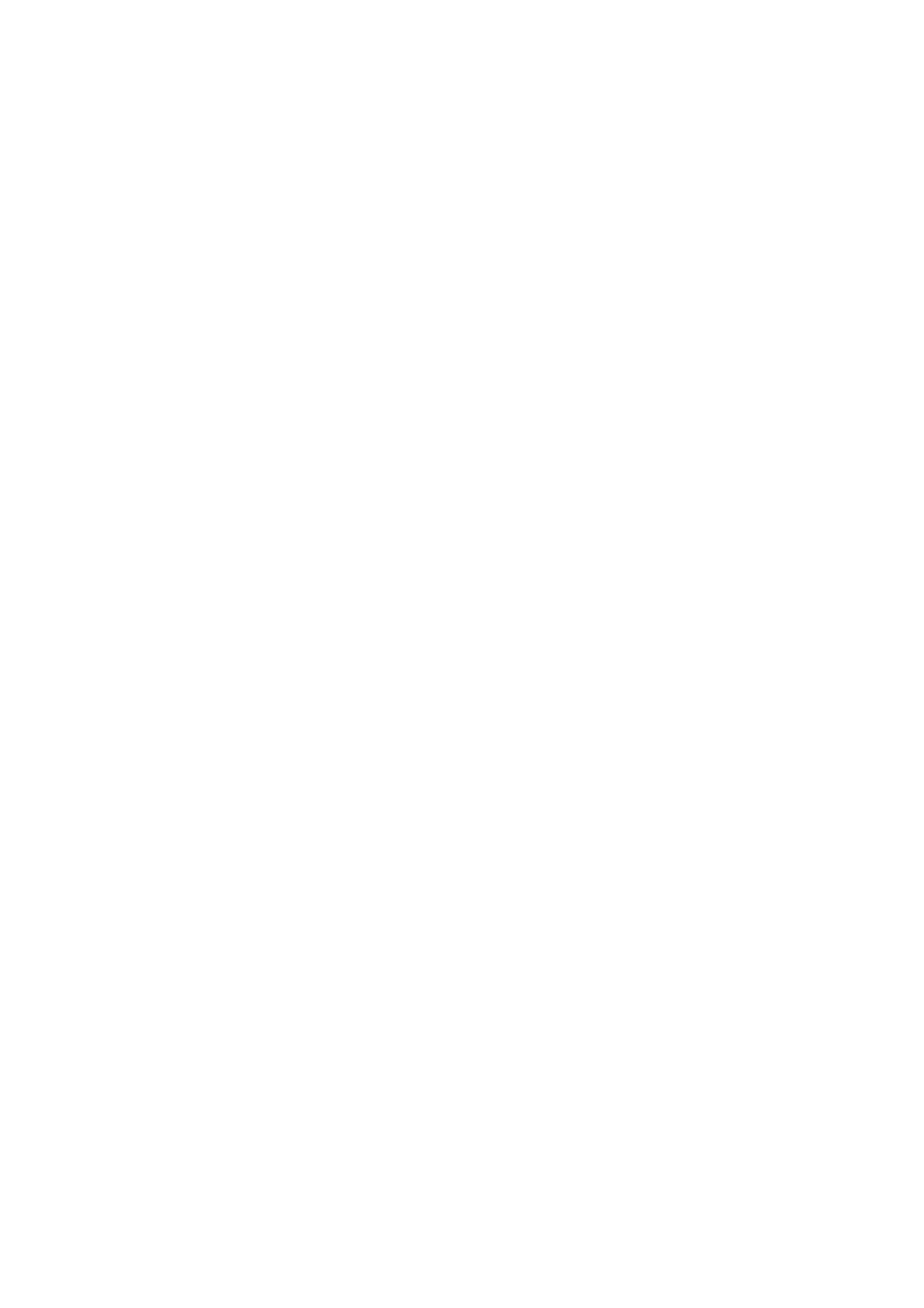

New South Wales

# **Evidence Amendment Bill 2010**

No , 2010

## **A Bill for**

An Act to amend the *Evidence Act 1995* to make further provision with respect to the privilege against self-incrimination and the unavailability of witnesses; and for other purposes.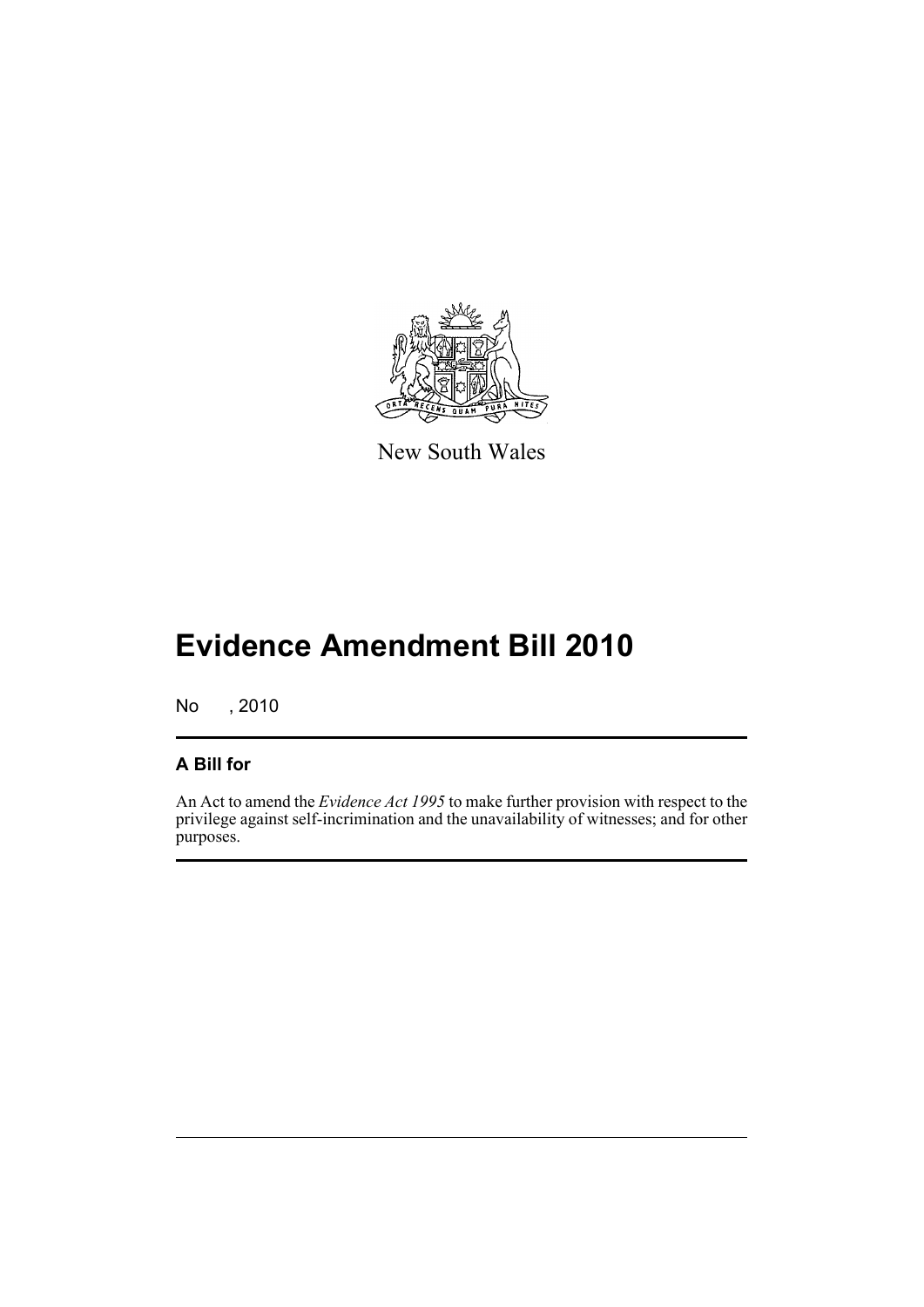Clause 1 Evidence Amendment Bill 2010

<span id="page-5-1"></span><span id="page-5-0"></span>

| The Legislature of New South Wales enacts: |                                                                      |               |
|--------------------------------------------|----------------------------------------------------------------------|---------------|
|                                            | Name of Act                                                          | $\mathcal{P}$ |
|                                            | This Act is the <i>Evidence Amendment Act 2010</i> .                 | 3             |
|                                            | Commencement                                                         | 4             |
|                                            | This Act commences on a day or days to be appointed by proclamation. | 5             |
|                                            |                                                                      |               |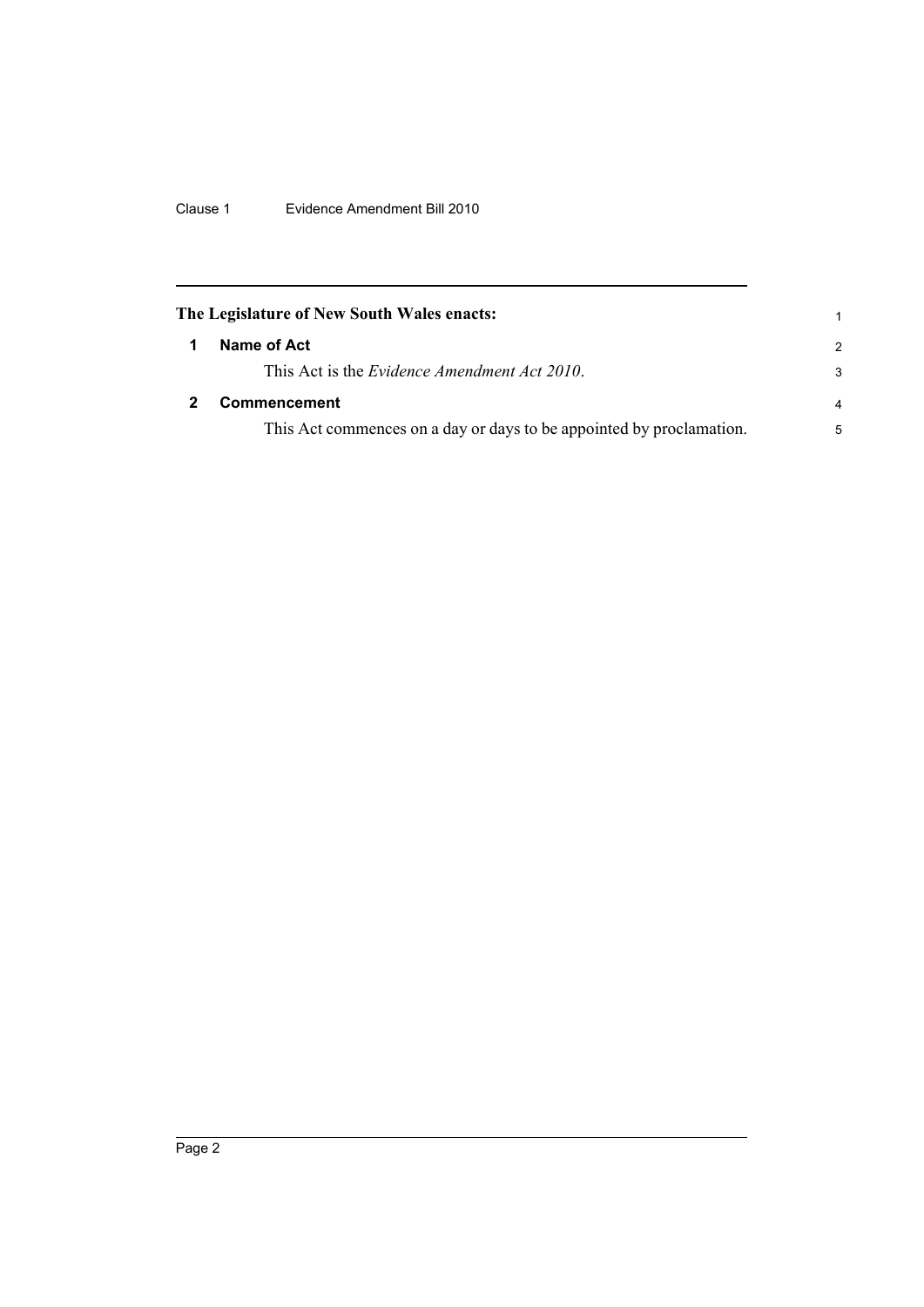Amendment of Evidence Act 1995 No 25 Schedule 1

<span id="page-6-0"></span>

| <b>Schedule 1</b><br><b>Amendment of Evidence Act 1995 No 25</b> |                                                    |                                                                                                                                                                                                                                                                                                                                 |                            |  |
|------------------------------------------------------------------|----------------------------------------------------|---------------------------------------------------------------------------------------------------------------------------------------------------------------------------------------------------------------------------------------------------------------------------------------------------------------------------------|----------------------------|--|
| [1]                                                              | proceedings                                        | Section 128 Privilege in respect of self-incrimination in other                                                                                                                                                                                                                                                                 | 2<br>3                     |  |
|                                                                  |                                                    | Omit "If" from section 128 (3). Insert instead "Subject to subsection (4), if".                                                                                                                                                                                                                                                 | 4                          |  |
| [2]                                                              | <b>Section 128 (3)</b>                             |                                                                                                                                                                                                                                                                                                                                 | 5                          |  |
|                                                                  | inform".                                           | Insert "is not to require the witness to give the evidence, and" before "is to                                                                                                                                                                                                                                                  | 6<br>7                     |  |
| [3]                                                              |                                                    | Section 128 (12)-(14)                                                                                                                                                                                                                                                                                                           | 8                          |  |
|                                                                  |                                                    | Insert after section $128(11)$ (before the notes):                                                                                                                                                                                                                                                                              | 9                          |  |
|                                                                  | (12)                                               | If a person has been given a certificate under a prescribed State<br>or Territory provision in respect of evidence given by a person in<br>a proceeding in a State or Territory court, the certificate has the<br>same effect, in a proceeding to which this subsection applies, as<br>if it had been given under this section. | 10<br>11<br>12<br>13<br>14 |  |
|                                                                  | (13)                                               | For the purposes of subsection $(12)$ , a prescribed State or<br>Territory provision is a provision of a law of a State or Territory<br>declared by the regulations to be a prescribed State or Territory<br>provision for the purposes of that subsection.                                                                     | 15<br>16<br>17<br>18       |  |
|                                                                  | (14)                                               | Subsection (12) applies to a proceeding in relation to which this<br>Act applies because of section 4, other than a proceeding for an<br>offence against a law of the Commonwealth or for the recovery<br>of a civil penalty under a law of the Commonwealth.                                                                   | 19<br>20<br>21<br>22       |  |
| [4]                                                              | Section 128, note 3                                |                                                                                                                                                                                                                                                                                                                                 | 23                         |  |
|                                                                  |                                                    | Omit the note. Insert instead:                                                                                                                                                                                                                                                                                                  | 24                         |  |
|                                                                  |                                                    | 3<br>Section 128 (12)–(14) of the Commonwealth Act give effect to<br>certificates in relation to self-incriminating evidence under the<br>NSW Act in proceedings in federal and ACT courts and in<br>prosecutions for Commonwealth and ACT offences.                                                                            | 25<br>26<br>27<br>28       |  |
| [5]                                                              | certain orders etc                                 | Section 128A Privilege in respect of self-incrimination-exception for                                                                                                                                                                                                                                                           | 29<br>30                   |  |
|                                                                  | Insert after section $128A(10)$ (before the note): |                                                                                                                                                                                                                                                                                                                                 | 31                         |  |
|                                                                  | (11)                                               | If a person has been given a certificate under a prescribed State<br>or Territory provision in respect of information of a kind referred<br>to in subsection $(6)$ (a), the certificate has the same effect, in a<br>proceeding to which this subsection applies, as if it had been<br>given under this section.                | 32<br>33<br>34<br>35<br>36 |  |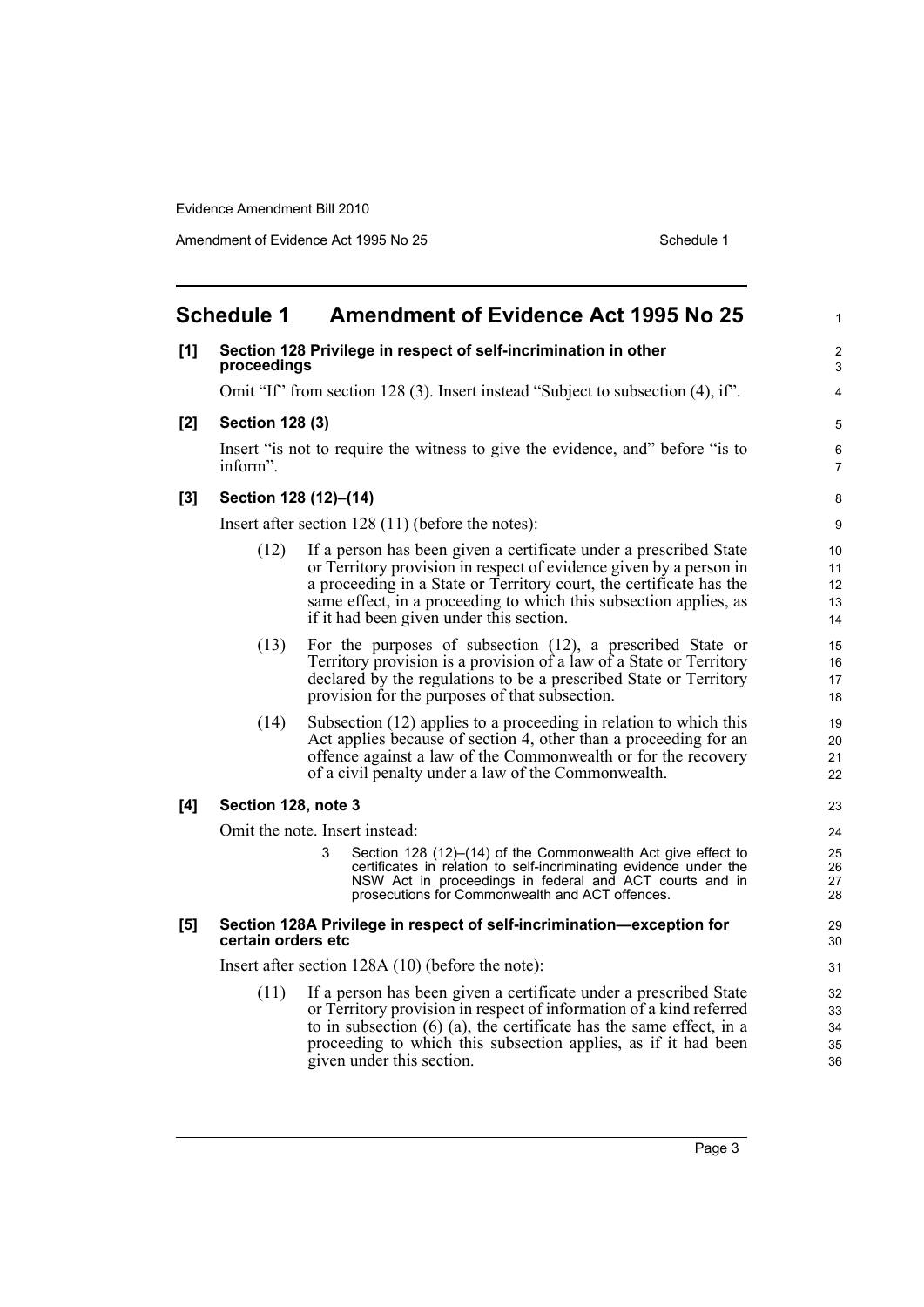|     | (12)              | For the purposes of subsection $(11)$ , a prescribed State or<br>Territory provision is a provision of a law of a State or Territory<br>declared by the regulations to be a prescribed State or Territory<br>provision for the purposes of that subsection.   | 1<br>$\overline{\mathbf{c}}$<br>3<br>4 |
|-----|-------------------|---------------------------------------------------------------------------------------------------------------------------------------------------------------------------------------------------------------------------------------------------------------|----------------------------------------|
|     | (13)              | Subsection (11) applies to a proceeding in relation to which this<br>Act applies because of section 4, other than a proceeding for an<br>offence against a law of the Commonwealth or for the recovery<br>of a civil penalty under a law of the Commonwealth. | 5<br>6<br>7<br>8                       |
| [6] |                   | Schedule 2 Savings, transitional and other provisions                                                                                                                                                                                                         | 9                                      |
|     |                   | Insert at the end of clause $1(1)$ :                                                                                                                                                                                                                          | 10                                     |
|     |                   | Evidence Amendment Act 2010                                                                                                                                                                                                                                   | 11                                     |
| [7] | <b>Dictionary</b> |                                                                                                                                                                                                                                                               | 12                                     |
|     |                   | Omit clause 4 from Part 2. Insert instead:                                                                                                                                                                                                                    | 13                                     |
|     | 4                 | <b>Unavailability of persons</b>                                                                                                                                                                                                                              | 14                                     |
|     | (1)               | For the purposes of this Act, a person is taken not to be available<br>to give evidence about a fact if:                                                                                                                                                      | 15<br>16                               |
|     |                   | (a)<br>the person is dead, or                                                                                                                                                                                                                                 | 17                                     |
|     |                   | (b)<br>the person is, for any reason other than the application of<br>section 16 (Competence and compellability: judges and<br>jurors), not competent to give the evidence, or                                                                                | 18<br>19<br>20                         |
|     |                   | the person is mentally or physically unable to give the<br>(c)<br>evidence and it is not reasonably practicable to overcome<br>that inability, or                                                                                                             | 21<br>22<br>23                         |
|     |                   | (d)<br>it would be unlawful for the person to give the evidence, or                                                                                                                                                                                           | 24                                     |
|     |                   | (e)<br>a provision of this Act prohibits the evidence being given,<br>or                                                                                                                                                                                      | 25<br>26                               |
|     |                   | (f)<br>all reasonable steps have been taken, by the party seeking<br>to prove the person is not available, to find the person or<br>secure his or her attendance, but without success, or                                                                     | 27<br>28<br>29                         |
|     |                   | all reasonable steps have been taken, by the party seeking<br>(g)<br>to prove the person is not available, to compel the person<br>to give the evidence, but without success.                                                                                 | 30<br>31<br>32                         |
|     |                   |                                                                                                                                                                                                                                                               |                                        |